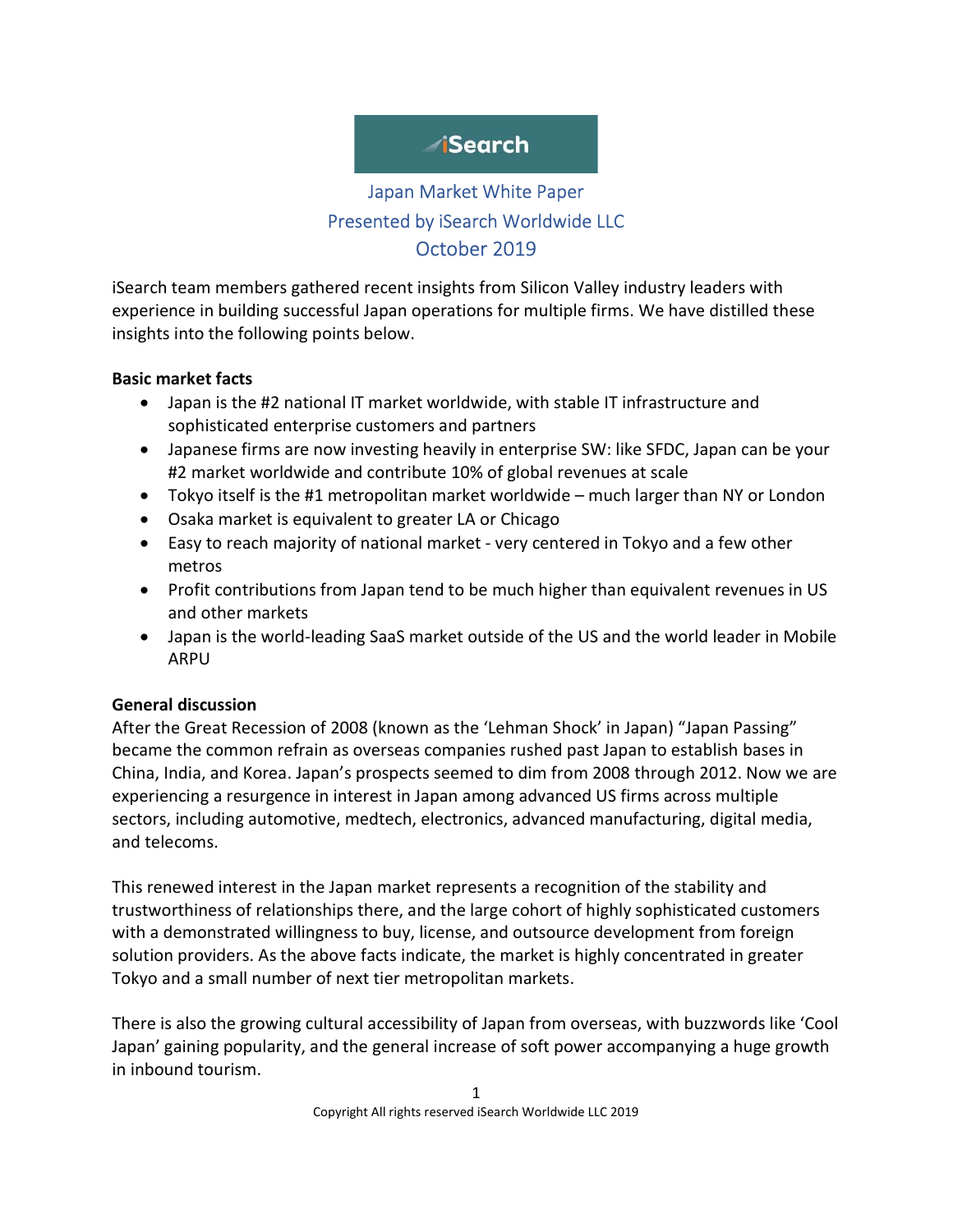Japanese corporations themselves have become much more aggressive in engaging with the global tech eco-system with the growth of Corporate Venture Capital (CVCs) and Open Innovation initiatives, overseas technology centers, and startup incubation facilities. These efforts have enabled unprecedented access for local US companies to potential investors, partners, and customers.

Key drivers in the Japanese economy include the decline and aging of the population, the energy crisis around Fukushima, corporate scandals, regional security cooperation, and major short-term showcase tech initiatives associated with the Rugby World Cup and the Olympics. These trends are driving demand for 'deep tech' and solutions for operational efficiency, process automation, new customer acquisition, and QOS.

#### Market entry intelligence

These are the typical patterns of market entry: each have records of success and failure.

- Use a local distributor
- Establish a wholly owned subsidiary
- Form a joint venture with a local partner

Among these, there is no one-size-fits-all choice of structure. Each firm should adapt based on their own requirements.

The patterns of long-term success vary. For example, several of the leading US database vendors with major operations in Japan began by handing over source code to local distribution partners who handled their product with great passion and commitment, leading to significant long-term success as freestanding Japanese subsidiaries.

#### Typical challenges in early stage business development

Decision-making at Japanese firms is typically still done the 'Japanese way': relatively opaque, consensus-driven, risk-averse, and slow. Overseas firms seeking to build relationships often experience frustration in gaining access to real decision-makers, find it hard to build and maintain deal momentum, with a lack of transparency in communications.

There are frequents misses in aligning deal timing, objectives and expectations, with lots of drop-offs after positive early conversations. Consequently, firms need to be prepared to qualify opportunities by confirming relationships with Japanese counterparts who can execute on decisions.

#### Key factors for market entry success

Japan is an extremely valuable target, and once you have met the requirements and standards of market success in Japan you will be prepared to succeed in any other international market. It is a worthwhile long-term investment.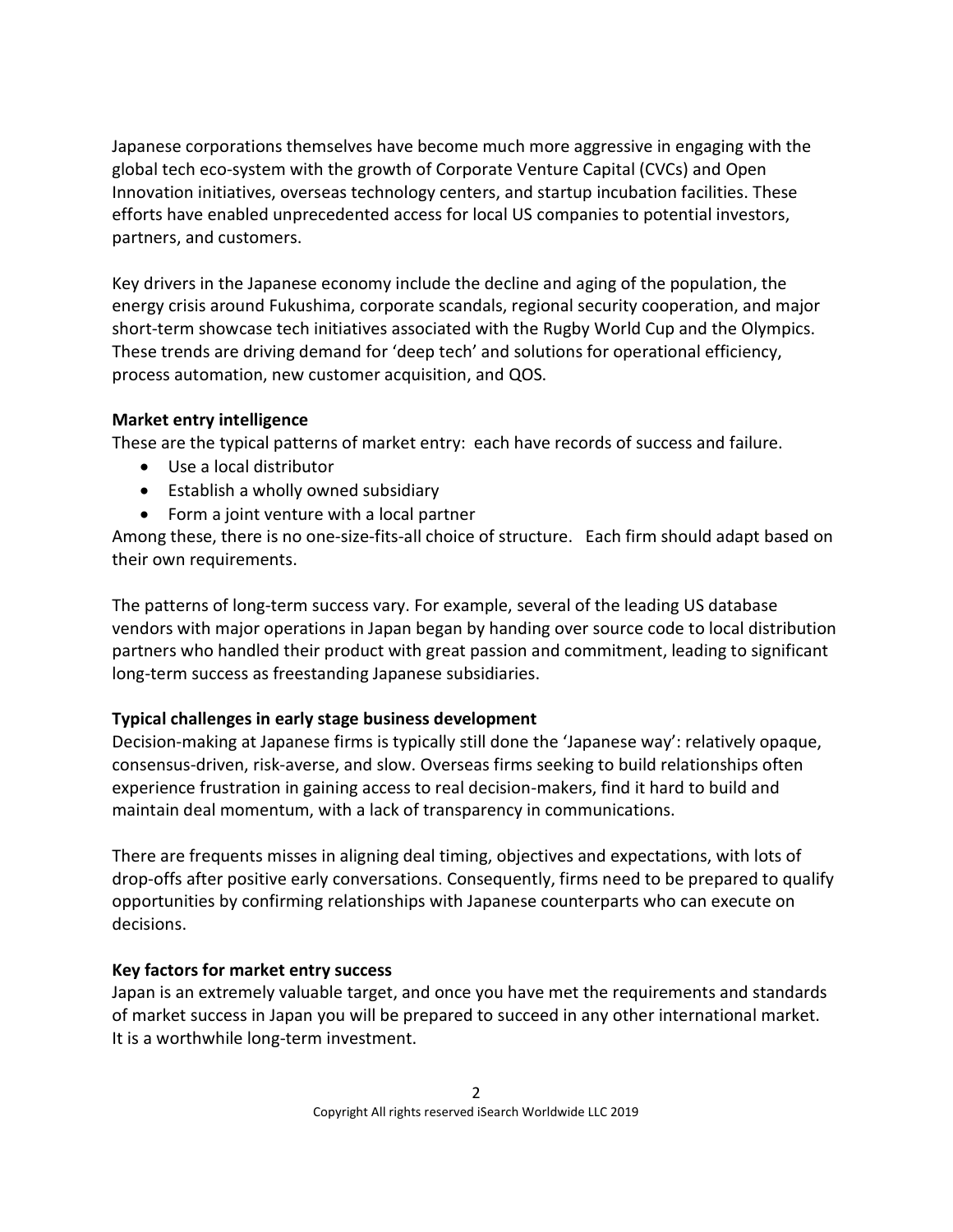Adopt a long-term mindset, allocating at least 12 months before expecting to see substantial returns on investment. It is strongly recommended that companies not 'dabble' in Japan. Japanese employees, partners, and customers are extremely sensitive and well-attuned to the level and quality of commitment that an overseas firm is willing to make to the Japanese market. Note that many of the outstanding successes in the market, like Salesforce, represent years of patient investment, stewardship, and the close personal commitment of the CEO to the success of the operation.

#### Initial stages of market approach

Japanese companies will typically do lots of research before entering a new market, and so should you. You should arrive at a clear understanding of against whom you will compete, and how well you stack up.

Begin with a thorough market assessment exercise. Approach your market assessment as a year-long undertaking, which may start with around twenty meetings with potential partners, customers, and service providers. Spend time in the market to survey all the major competitors and potential customers to gain a thorough understanding of your actual positioning in the market, which may differ substantially from your positioning in the US and other markets.

Focus on finding your real strengths in the market. Pay close attention to actual feedback and find your sweet spot. It is extremely important that you understand how your product or solution will be adopted in the Japanese market, and what kinds of modifications that will require. This will become clear as you route the market signals and feedback through your own product, engineering, and business development teams.

#### Three key points from an industry veteran

### 1. Make a sustainable commitment at the senior executive level

- Your Japan operation needs visibility at the senior levels in corporate HQ, with direct engagement by the CEO.
- Ensure that your senior Japan leadership has direct access to executive leadership at similar title level in HQ. Do not shunt management of international operations to junior officers in HQ.
- Put together a comprehensive 10+ year vision for the market.
- Do not take on Japan as your first overseas operation it is very challenging to meet what are typically very high expectations for overseas market entry working in a culture with very significant differences from your own. Japan is a great market to take on after Canada, the UK, and Australia, for instance.

#### 2. Run it like a startup

Recruit an entrepreneurial leader with startup experience to launch your operations – hiring your GM at startup is the single most important thing to get right. This person must bring the ability to focus on the one part of the market that can gain your company the most